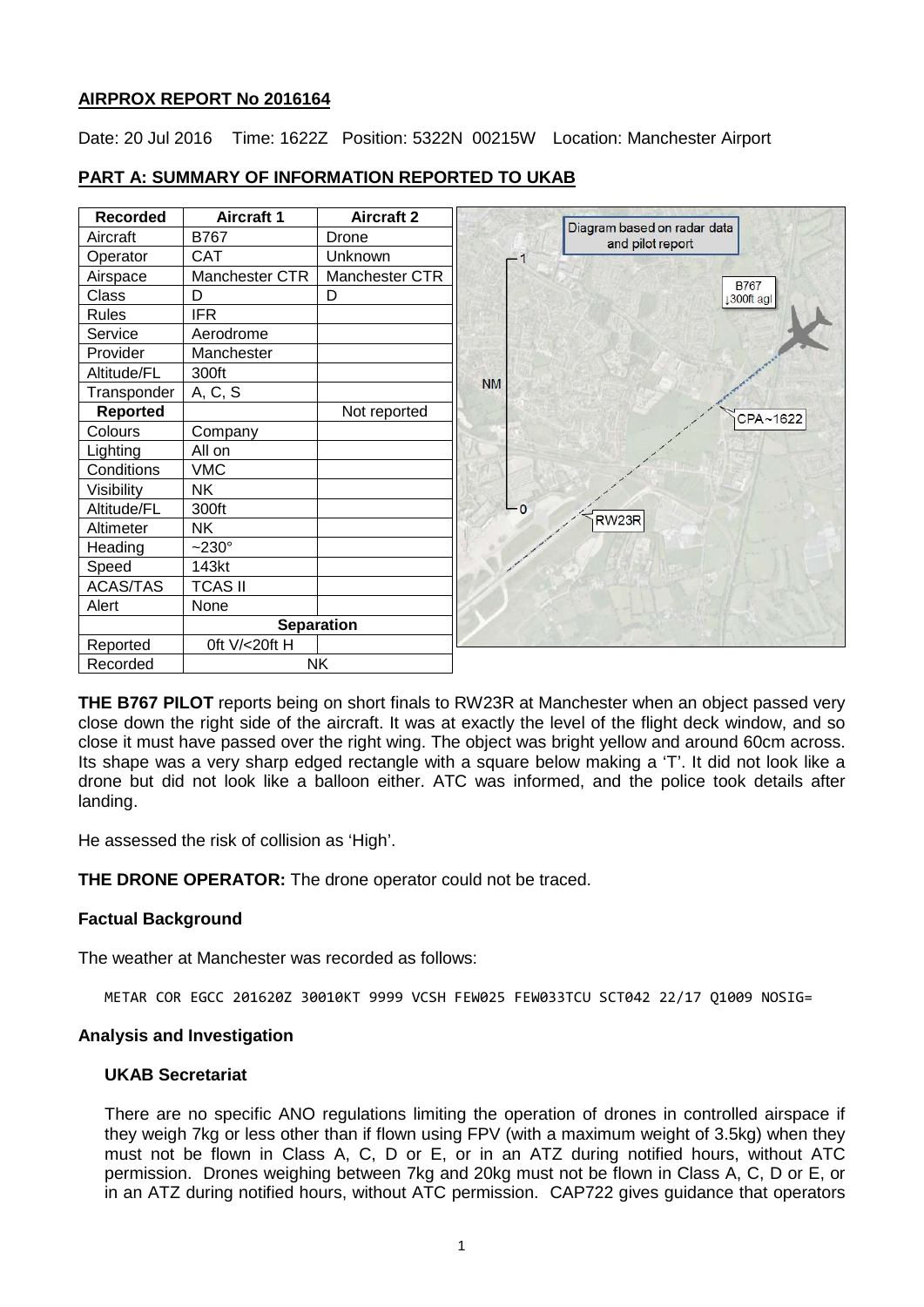of drones of any weight must avoid and give way to manned aircraft at all times in controlled Airspace or ATZ. CAP722 gives further guidance that, in practical terms, drones of any mass could present a particular hazard when operating near an aerodrome or other landing site due to the presence of manned aircraft taking off and landing. Therefore, it strongly recommends that contact with the relevant ATS unit is made prior to conducting such a flight.

Neither are there any specific ANO regulations regarding minimum separation of drones from people, vessels, vehicles or structures for drones up to 20kg that are not fitted with surveillance or data acquisition systems [i.e. without cameras] other than if flown using FPV (with a maximum weight of 3.5kg) when 50m is the minimum distance (or 30m when taking off or landing), or 150m from any congested area or open-air assembly. For all drones up to 20kg that are fitted with surveillance and data acquisition systems [i.e. with cameras] the minimum separation distances are 50m (or 30m when taking off or landing) from people or objects that are 'not under the control of the person in charge' (ie. third parties), or 150m from any congested area or open-air assembly. Notwithstanding, CAP1202 advice is to never fly any drone within 50m of a person, vehicle or building.

Notwithstanding the above, all drone operators are also required to observe ANO 2016 Article 94(2) which requires that the person in charge of a small unmanned aircraft may only fly the aircraft if reasonably satisfied that the flight can safely be made, and the ANO 2016 Article 241 requirement not to recklessly or negligently cause or permit an aircraft to endanger any person or property. Allowing that the term 'endanger' might be open to interpretation, drones of any size that are operated in close proximity to airfield approach, pattern of traffic or departure lanes, or above 1000ft agl (i.e. beyond VLOS (visual line of sight) and FPV (first-person-view) heights), can be considered to have endangered any aircraft that come into proximity. In such circumstances, or if other specific regulations have not been complied with as appropriate above, the drone operator will be judged to have caused the Airprox by having flown their drone into conflict with the aircraft.

A CAA web site<sup>[1](#page-1-0)</sup> provides information and guidance associated with the operation of Unmanned Aircraft Systems (UASs) and Unmanned Aerial Vehicles (UAVs) and CAP722 (UAS Operations in UK Airspace) provides comprehensive guidance.

Additionally, the CAA has published Drone Aware<sup>2</sup> which states the responsibilities for flying unmanned aircraft. This includes:

'You are responsible for avoiding collisions with other people or objects - including aircraft. Do not fly your unmanned aircraft in any way that could endanger people or property. It is illegal to fly your unmanned aircraft over a congested area (streets, towns and cities). …, stay well clear of airports and airfields'.

#### **Summary**

An Airprox was reported when a B767 and a drone flew into proximity at 1622 on Wednesday 20<sup>th</sup> July 2016. The B767 pilot was operating under IFR in VMC in receipt of an Aerodrome Control Service from Manchester Tower. The drone operator could not be traced.

#### **PART B: SUMMARY OF THE BOARD'S DISCUSSIONS**

Information available consisted of a report from the B767 pilot and radar photographs/video recordings.

Notwithstanding the pilot's uncertainty, the Board agreed that the description of the shape of the reported object (T-shaped with sharp edges) was such that it was most likely a drone, perhaps with an under-slung camera. If that was indeed the case, then its operator had, by operating at that

l

<span id="page-1-0"></span><sup>1</sup> www.caa.co.uk/uas

<span id="page-1-1"></span><sup>2</sup> CAP 1202